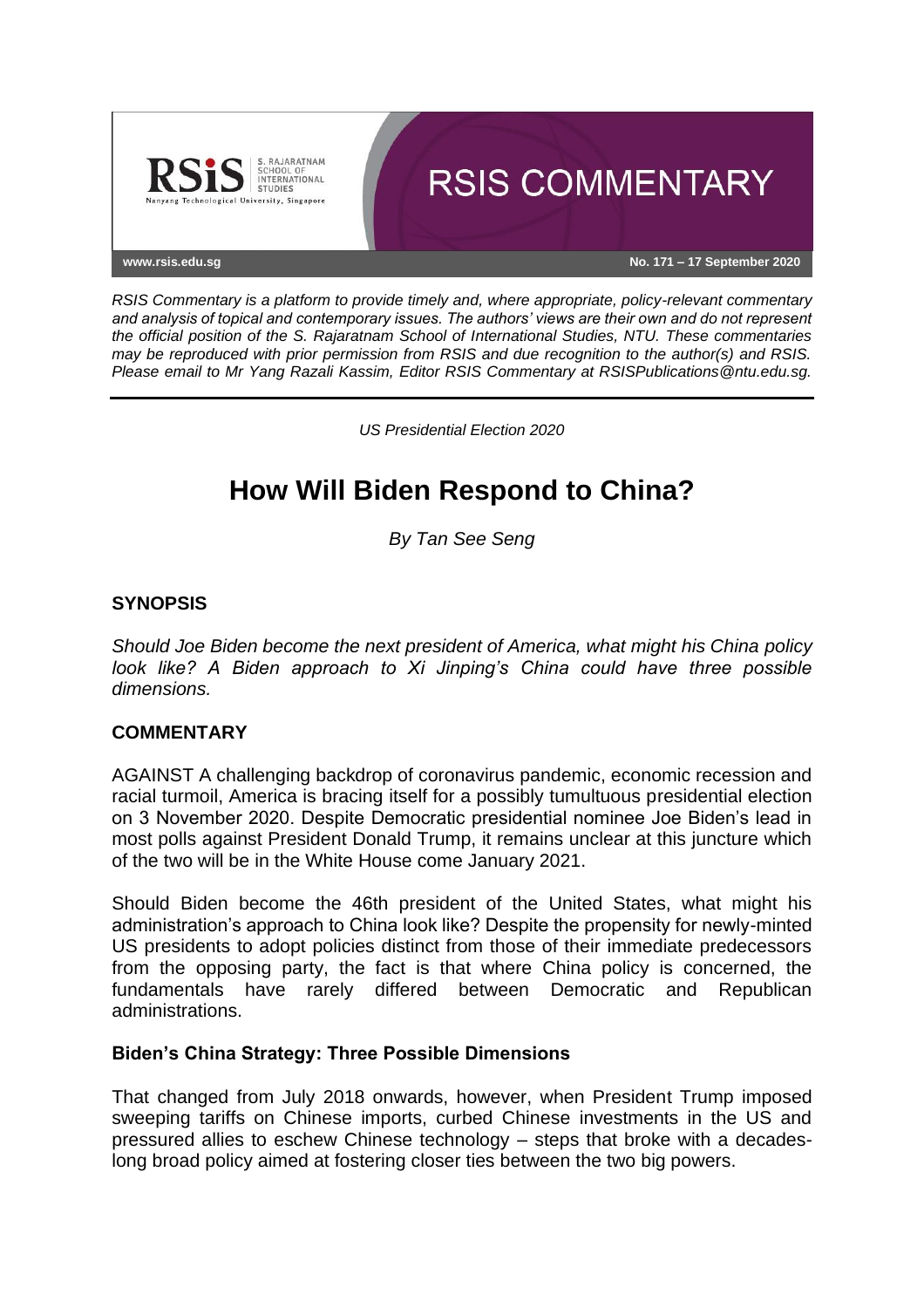Trump's hardline stance against China has led some observers – including the US' top counterintelligence official William Evanina in a statement issued last month – to suggest, fairly or otherwise, that Beijing will be happy to see Trump leave office. But lest we think a Biden presidency will dramatically change things, it bears reminding Biden has long maintained that America needs to "get tough" with China.

That said, despite sharing Trump's perspective on China, Biden and his national security advisors advocate a different approach to China. There are at least three noteworthy dimensions to what could conceivably emerge as Biden's China strategy.

# **Keeping China A Responsible Stakeholder**

Biden has argued the need to preserve the liberal international order and reinstate America to the top of that order – the very things he believes the Trump presidency has assiduously undermined. In January 2017, just three days before leaving office as vice president, Biden urged his fellow world leaders to "act urgently to defend the liberal international order" in the face of sustained challenges to globalisation by the forces of protectionism and populism.

President Xi Jinping has continually portrayed China as the defender of globalisation at international fora like APEC and the World Economic Forum. But much as Biden welcomes Xi's advocacy, the preservation of the liberal international order for Biden involves keeping China in check so far as its motives and conduct are concerned.

"If China has its way, it will keep robbing the US of our technology and intellectual property [or] forcing American companies to give it away in order to do business in China," as Biden argued in a July 2019 speech in New York. Acknowledging areas of converging interests and potential cooperation with Beijing in that same speech, Biden also insisted that the "most effective way" to deal with "China's abusive behaviour" is to "build a united front of friends and partners" to check and challenge China.

In 2005, the then US Deputy Secretary of State Robert Zoellick memorably urged China to become a "responsible stakeholder." Biden does not quite use Zoellick's language, but the gist of his thinking seems to revolve around the perceived need to collectively ensure that China behaves as one.

### **Checking China: Through International Collaboration**

Which leads to the second dimension of Biden's putative China strategy: Biden's America cannot and does not want to manage China on its own. Creating and maintaining such a united front of friends and partners involves bolstering America's system of alliances and security partnerships which Trump initially dismissed, only to reverse course.

In 2018, Trump came up with initiatives like the Asia Reassurance Initiative Act (ARIA) – due to the belated recognition that the US needs friends and partners if it hopes to promote and protect its interests beyond its shores. Echoing this, Biden noted in his July 2019 speech referenced earlier: "America's security, prosperity, and way of life require the strongest possible network of partners and allies working alongside us."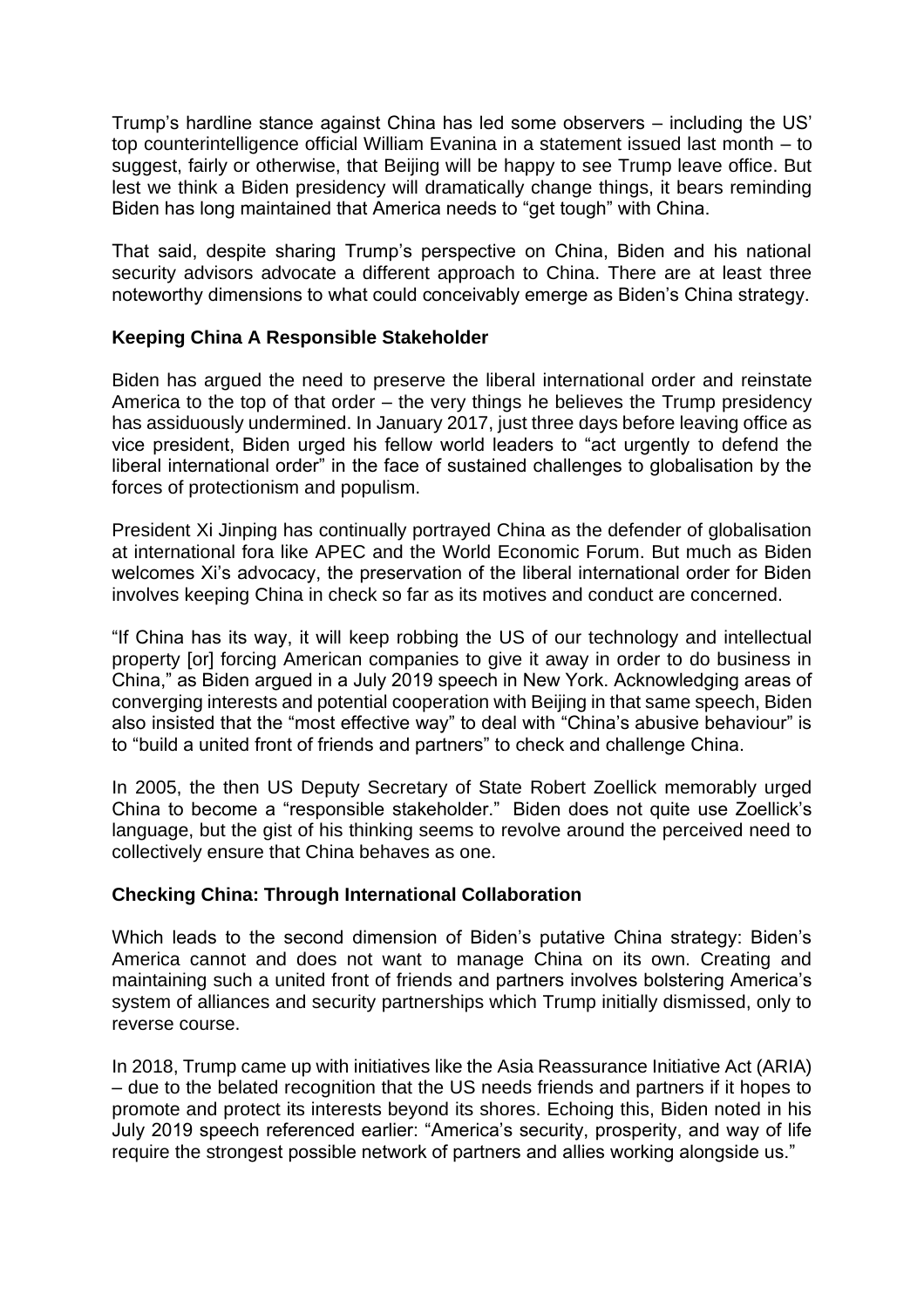Biden has taken pains to address why he believes collaboration and partnership help rather than hinder America. "Working cooperatively with other nations that share our values and goals does not make the United States a chump," he wrote earlier this year in *Foreign Affairs*. "It makes us more secure and more successful. We amplify our own strength, extend our presence around the globe, and magnify our impact while sharing global responsibilities with willing partners."

Biden argued that his foreign policy agenda "will place America back at the head of the table," working with Washington's allies and partners in mobilising collective action in response to contemporary global threats.

Needless to say, Biden's assumption that the world will automatically welcome US leadership could well be misplaced, not least in the wake of the profound sense of abandonment, frustration and disappointment felt among America's friends and partners as a consequence of Trump's policies. A President Biden will have his hands full trying to restore the world's trust and confidence in America.

# **Balancing China: Militarily and Technologically**

Finally, there is a deep sense among US strategic thinkers that American deterrence has eroded to the point that rival powers like China, with its growing assertiveness and military strength, could be tempted to risk war with America. No less an authority on US defence matters than Michele Flournoy, touted by many as a shoo-in for the defence secretary post should Biden win the presidency, has urged the reestablishment of American deterrence.

Writing with the People's Liberation Army's (PLA) warfighting capabilities in mind, Flournoy argued in June 2020 in *Foreign Affairs* that the US has to invest significantly in "new capabilities that will ultimately determine military success – such as resilient battlefield networks, artificial intelligence to support faster decision-making, fleets of unmanned systems, and hypersonic and long-range precision missiles".

Echoing Biden's call to strengthen America's alliances and partnerships, Flournoy advised the need for clear-eyed assessments of "what each US ally and partner can contribute to deterrence and developing multiyear security cooperation plans for each". She also called for the urgent development of new "game-changing" ways in which the US military will fight and the need for dedicated support from the US Congress.

### **Making Sense of Xi's China**

Ultimately, there is perhaps no better way to craft a China policy – or any policy, for that matter – than to begin with a frank appraisal of one's flawed assumptions about China. Writing in early 2018 in *Foreign Affairs*, two seasoned US foreign policy hands, Kurt Campbell and Ely Ratner – the latter a Biden campaign advisor – conceded that nothing hitherto has worked to sway China to march to America's drumbeat:

Neither the use of "carrots" like diplomatic and commercial engagement has led to political liberalisation in China, nor reliance on "sticks" like US military power and regional balancing has convinced China to shun its revisionist conduct. Nor has the